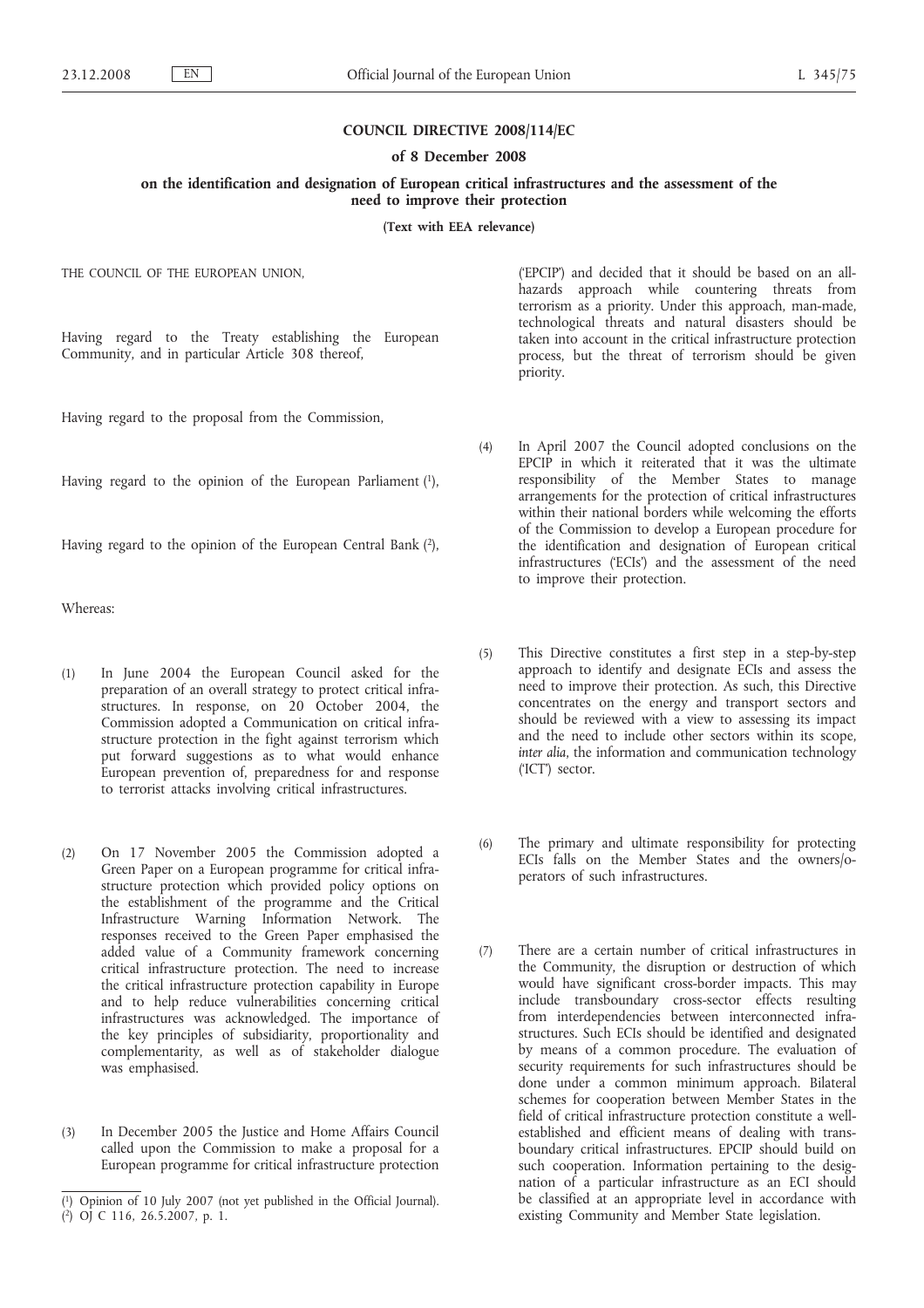- (8) Since various sectors have particular experience, expertise and requirements concerning critical infrastructure protection, a Community approach to critical infrastructure protection should be developed and implemented taking into account sector specificities and existing sector based measures including those already existing at Community, national or regional level, and where relevant cross-border mutual aid agreements between owners/operators of critical infrastructures already in place. Given the very significant private sector involvement in overseeing and managing risks, business continuity planning and post-disaster recovery, a Community approach needs to encourage full private sector involvement.
- (9) In terms of the energy sector and in particular the methods of electricity generation and transmission (in respect of supply of electricity), it is understood that where deemed appropriate, electricity generation may include electricity transmission parts of nuclear power plants, but exclude the specifically nuclear elements covered by relevant nuclear legislation including treaties and Community law.
- (10) This Directive complements existing sectoral measures at Community level and in the Member States. Where Community mechanisms are already in place, they should continue to be used and will contribute to the overall implementation of this Directive. Duplication of, or contradiction between, different acts or provisions should be avoided.
- (11) Operator security plans ('OSPs') or equivalent measures comprising an identification of important assets, a risk assessment and the identification, selection and prioritisation of counter measures and procedures should be in place in all designated ECIs. With a view to avoiding unnecessary work and duplication, each Member State should first assess whether the owners/operators of designated ECIs possess relevant OSPs or similar measures. Where such plans do not exist, each Member State should take the necessary steps to make sure that appropriate measures are put in place. It is up to each Member State to decide on the most appropriate form of action with regard to the establishment of OSPs.
- (12) Measures, principles, guidelines, including Community measures as well as bilateral and/or multilateral cooperation schemes that provide for a plan similar or equivalent to an OSP or provide for a Security Liaison Officer or equivalent, should be deemed to satisfy the

requirements of this Directive in relation to the OSP or the Security Liaison Officer respectively.

- (13) Security Liaison Officers should be identified for all designated ECIs in order to facilitate cooperation and communication with relevant national critical infrastructure protection authorities. With a view to avoiding unnecessary work and duplication, each Member State should first assess whether the owners/operators of designated ECIs already possess a Security Liaison Officer or equivalent. Where such a Security Liaison Officer does not exist, each Member State should take the necessary steps to make sure that appropriate measures are put in place. It is up to each Member State to decide on the most appropriate form of action with regard to the designation of Security Liaison Officers.
- (14) The efficient identification of risks, threats and vulnerabilities in the particular sectors requires communication both between owners/operators of ECIs and the Member States, and between the Member States and the Commission. Each Member State should collect information concerning ECIs located within its territory. The Commission should receive generic information from the Member States concerning risks, threats and vulnerabilities in sectors where ECIs were identified, including where relevant information on possible improvements in the ECIs and cross-sector dependencies, which could be the basis for the development of specific proposals by the Commission on improving the protection of ECIs, where necessary.
- (15) In order to facilitate improvements in the protection of ECIs, common methodologies may be developed for the identification and classification of risks, threats and vulnerabilities to infrastructure assets.
- (16) Owners/operators of ECIs should be given access primarily through relevant Member State authorities to best practices and methodologies concerning critical infrastructure protection.
- (17) Effective protection of ECIs requires communication, coordination, and cooperation at national and Community level. This is best achieved through the nomination of European critical infrastructure protection contact points ('ECIP contact points') in each Member State, who should coordinate European critical infrastructure protection issues internally, as well as with other Member States and the Commission.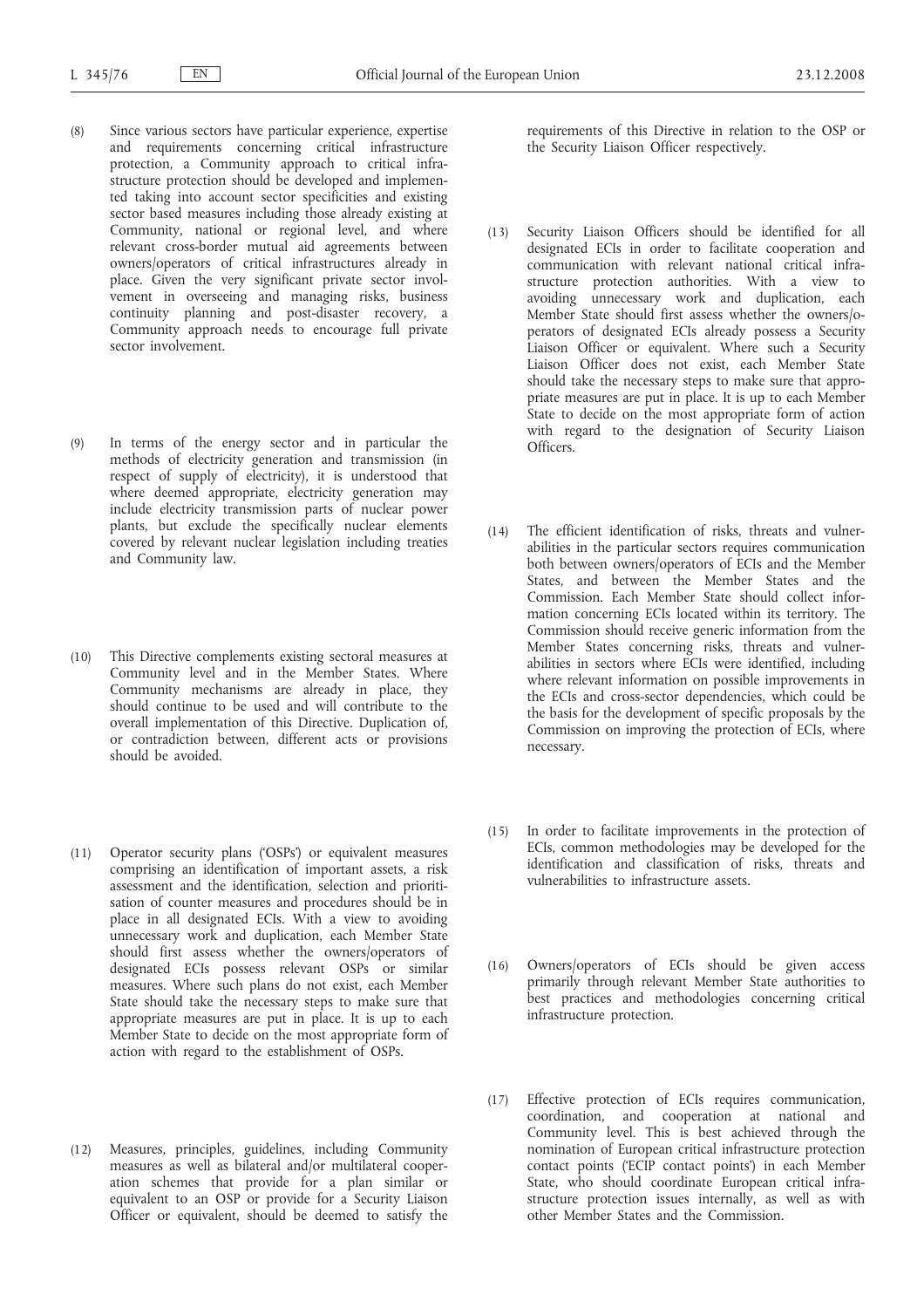- (18) In order to develop European critical infrastructure protection activities in areas which require a degree of confidentiality, it is appropriate to ensure a coherent and secure information exchange in the framework of this Directive. It is important that the rules of confidentiality according to applicable national law or Regulation (EC) No 1049/2001 of the European Parliament and of the Council of 30 May 2001 regarding public access to European Parliament, Council and Commission documents (1) are observed with regard to specific facts about critical infrastructure assets, which could be used to plan and act with a view to causing unacceptable consequences for critical infrastructure installations. Classified information should be protected in accordance with relevant Community and Member State legislation. Each Member State and the Commission should respect the relevant security classification given by the originator of a document.
- (19) Information sharing regarding ECIs should take place in an environment of trust and security. The sharing of information requires a relationship of trust such that companies and organisations know that their sensitive and confidential data will be sufficiently protected.
- (20) Since the objectives of this Directive, namely the creation of a procedure for the identification and designation of ECIs, and a common approach to the assessment of the need to improve the protection of such infrastructures, cannot be sufficiently achieved by the Member States and can therefore, by reason of the scale of the action, be better achieved at Community level, the Community may adopt measures in accordance with the principle of subsidiarity as set out in Article 5 of the Treaty. In accordance with the principle of proportionality, as set out in that Article, this Directive does not go beyond what is necessary in order to achieve those objectives.
- (21) This Directive respects the fundamental rights and observes the principles recognised in particular by the Charter of Fundamental Rights of the European Union,

HAS ADOPTED THIS DIRECTIVE:

### *Article 1*

### **Subject matter**

This Directive establishes a procedure for the identification and designation of European critical infrastructures ('ECIs'), and a common approach to the assessment of the need to improve the protection of such infrastructures in order to contribute to the protection of people.

#### *Article 2*

## **Definitions**

For the purpose of this Directive:

- (a) 'critical infrastructure' means an asset, system or part thereof located in Member States which is essential for the maintenance of vital societal functions, health, safety, security, economic or social well-being of people, and the disruption or destruction of which would have a significant impact in a Member State as a result of the failure to maintain those functions;
- (b) 'European critical infrastructure' or 'ECI' means critical infrastructure located in Member States the disruption or destruction of which would have a significant impact on at least two Member States. The significance of the impact shall be assessed in terms of cross-cutting criteria. This includes effects resulting from cross-sector dependencies on other types of infrastructure;
- (c) 'risk analysis' means consideration of relevant threat scenarios, in order to assess the vulnerability and the potential impact of disruption or destruction of critical infrastructure;
- (d) 'sensitive critical infrastructure protection related information' means facts about a critical infrastructure, which if disclosed could be used to plan and act with a view to causing disruption or destruction of critical infrastructure installations;
- (e) 'protection' means all activities aimed at ensuring the functionality, continuity and integrity of critical infrastructures in order to deter, mitigate and neutralise a threat, risk or vulnerability;
- (f) 'owners/operators of ECIs' means those entities responsible for investments in, and/or day-to-day operation of, a particular asset, system or part thereof designated as an ECI under this Directive.

### *Article 3*

### **Identification of ECIs**

1. Pursuant to the procedure provided in Annex III, each Member State shall identify potential ECIs which both satisfy the cross-cutting and sectoral criteria and meet the definitions set out in Article 2(a) and (b).

<sup>(</sup> 1) OJ L 145, 31.5.2001, p. 43.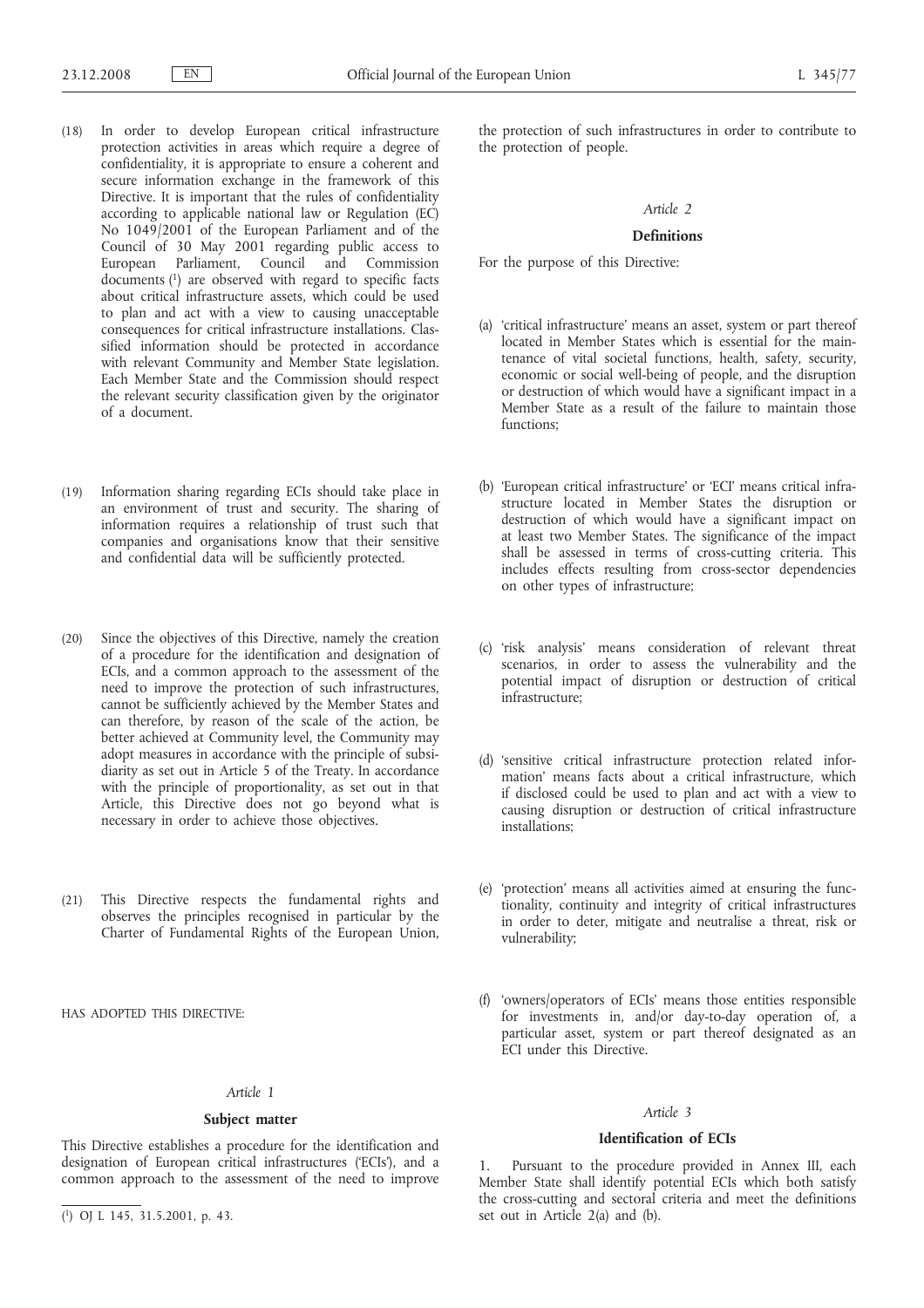The Commission may assist Member States at their request to identify potential ECIs.

The Commission may draw the attention of the relevant Member States to the existence of potential critical infrastructures which may be deemed to satisfy the requirements for designation as an ECI.

Each Member State and the Commission shall continue on an ongoing basis the process of identifying potential ECIs.

2. The cross-cutting criteria referred to in paragraph 1 shall comprise the following:

- (a) casualties criterion (assessed in terms of the potential number of fatalities or injuries);
- (b) economic effects criterion (assessed in terms of the significance of economic loss and/or degradation of products or services; including potential environmental effects);
- (c) public effects criterion (assessed in terms of the impact on public confidence, physical suffering and disruption of daily life; including the loss of essential services).

The cross-cutting criteria thresholds shall be based on the severity of the impact of the disruption or destruction of a particular infrastructure. The precise thresholds applicable to the cross-cutting criteria shall be determined on a case-by-case basis by the Member States concerned by a particular critical infrastructure. Each Member State shall inform the Commission on an annual basis of the number of infrastructures per sector for which discussions were held concerning the cross-cutting criteria thresholds.

The sectoral criteria shall take into account the characteristics of individual ECI sectors.

The Commission together with the Member States shall develop guidelines for the application of the cross-cutting and sectoral criteria and approximate thresholds to be used to identify ECIs. The criteria shall be classified. The use of such guidelines shall be optional for the Member States.

The sectors to be used for the purposes of implementing this Directive shall be the energy and transport sectors. The subsectors are identified in Annex I.

If deemed appropriate and in conjunction with the review of this Directive as laid down in Article 11, subsequent sectors to be used for the purpose of implementing this Directive may be identified. Priority shall be given to the ICT sector.

#### *Article 4*

### **Designation of ECIs**

Each Member State shall inform the other Member States which may be significantly affected by a potential ECI about its identity and the reasons for designating it as a potential ECI.

Each Member State on whose territory a potential ECI is located shall engage in bilateral and/or multilateral discussions with the other Member States which may be significantly affected by the potential ECI. The Commission may participate in these discussions but shall not have access to detailed information which would allow for the unequivocal identification of a particular infrastructure.

A Member State that has reason to believe that it may be significantly affected by the potential ECI, but has not been identified as such by the Member State on whose territory the potential ECI is located, may inform the Commission about its wish to be engaged in bilateral and/or multilateral discussions on this issue. The Commission shall without delay communicate this wish to the Member State on whose territory the potential ECI is located and endeavour to facilitate agreement between the parties.

The Member State on whose territory a potential ECI is located shall designate it as an ECI following an agreement between that Member State and those Member States that may be significantly affected.

The acceptance of the Member State on whose territory the infrastructure to be designated as an ECI is located, shall be required.

The Member State on whose territory a designated ECI is located shall inform the Commission on an annual basis of the number of designated ECIs per sector and of the number of Member States dependent on each designated ECI. Only those Member States that may be significantly affected by an ECI shall know its identity.

The Member States on whose territory an ECI is located shall inform the owner/operator of the infrastructure concerning its designation as an ECI. Information concerning the designation of an infrastructure as an ECI shall be classified at an appropriate level.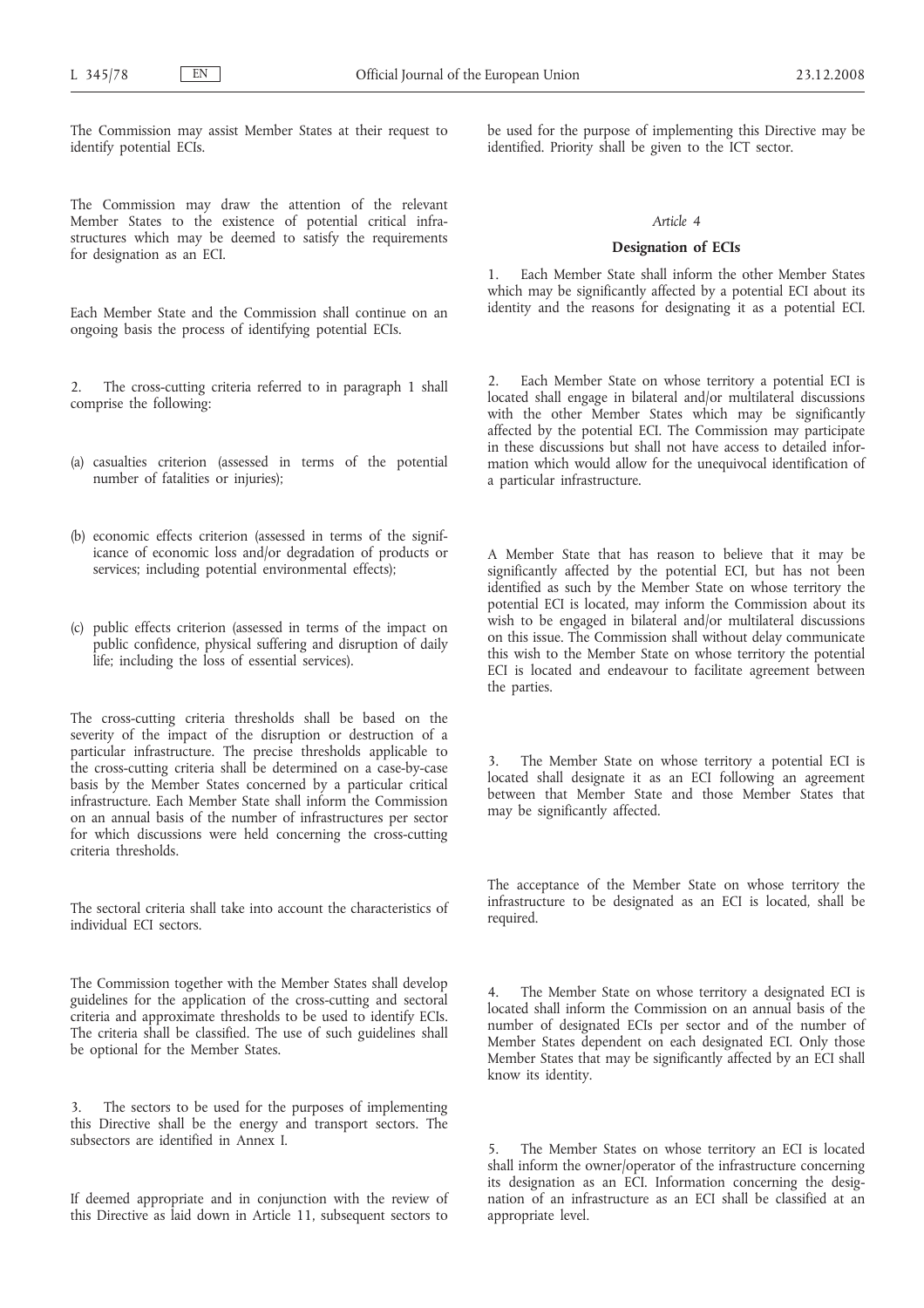6. The process of identifying and designating ECIs pursuant to Article 3 and this Article shall be completed by 12 January 2011 and reviewed on a regular basis.

### *Article 5*

## **Operator security plans**

1. The operator security plan ('OSP') procedure shall identify the critical infrastructure assets of the ECI and which security solutions exist or are being implemented for their protection. The minimum content to be addressed by an ECI OSP procedure is set out in Annex II.

2. Each Member State shall assess whether each designated ECI located on its territory possesses an OSP or has in place equivalent measures addressing the issues identified in Annex II. If a Member State finds that such an OSP or equivalent exists and is updated regularly, no further implementation action shall be necessary.

3. If a Member State finds that such an OSP or equivalent has not been prepared, it shall ensure by any measures deemed appropriate, that the OSP or equivalent is prepared addressing the issues identified in Annex II.

Each Member State shall ensure that the OSP or equivalent is in place and is reviewed regularly within one year following designation of the critical infrastructure as an ECI. This period may be extended in exceptional circumstances, by agreement with the Member State authority and with a notification to the Commission.

4. In a case where supervisory or oversight arrangements already exist in relation to an ECI such arrangements are not affected by this Article and the relevant Member State authority referred to in this Article shall be the supervisor under those existing arrangements.

5. Compliance with measures including Community measures which in a particular sector require, or refer to a need to have, a plan similar or equivalent to an OSP and oversight by the relevant authority of such a plan, is deemed to satisfy all the requirements of Member States under, or adopted pursuant to, this Article. The guidelines for application referred to in Article 3(2) shall contain an indicative list of such measures.

### *Article 6*

#### **Security Liaison Officers**

1. The Security Liaison Officer shall function as the point of contact for security related issues between the owner/operator of the ECI and the relevant Member State authority.

Each Member State shall assess whether each designated ECI located on its territory possesses a Security Liaison Officer or equivalent. If a Member State finds that such a Security Liaison Officer is in place or an equivalent exists, no further implementation action shall be necessary.

3. If a Member State finds that a Security Liaison Officer or equivalent does not exist in relation to a designated ECI, it shall ensure by any measures deemed appropriate, that such a Security Liaison Officer or equivalent is designated.

4. Each Member State shall implement an appropriate communication mechanism between the relevant Member State authority and the Security Liaison Officer or equivalent with the objective of exchanging relevant information concerning identified risks and threats in relation to the ECI concerned. This communication mechanism shall be without prejudice to national requirements concerning access to sensitive and classified information.

5. Compliance with measures including Community measures which in a particular sector require, or refer to a need to have, a Security Liaison Officer or equivalent, is deemed to satisfy all the requirements of Member States in, or adopted pursuant to, this Article. The guidelines for application referred to in Article 3(2) shall contain an indicative list of such measures.

### *Article 7*

## **Reporting**

1. Each Member State shall conduct a threat assessment in relation to ECI subsectors within one year following the designation of critical infrastructure on its territory as an ECI within those subsectors.

2. Each Member State shall report every two years to the Commission generic data on a summary basis on the types of risks, threats and vulnerabilities encountered per ECI sector in which an ECI has been designated pursuant to Article 4 and is located on its territory.

A common template for these reports may be developed by the Commission in cooperation with the Member States.

Each report shall be classified at an appropriate level as deemed necessary by the originating Member State.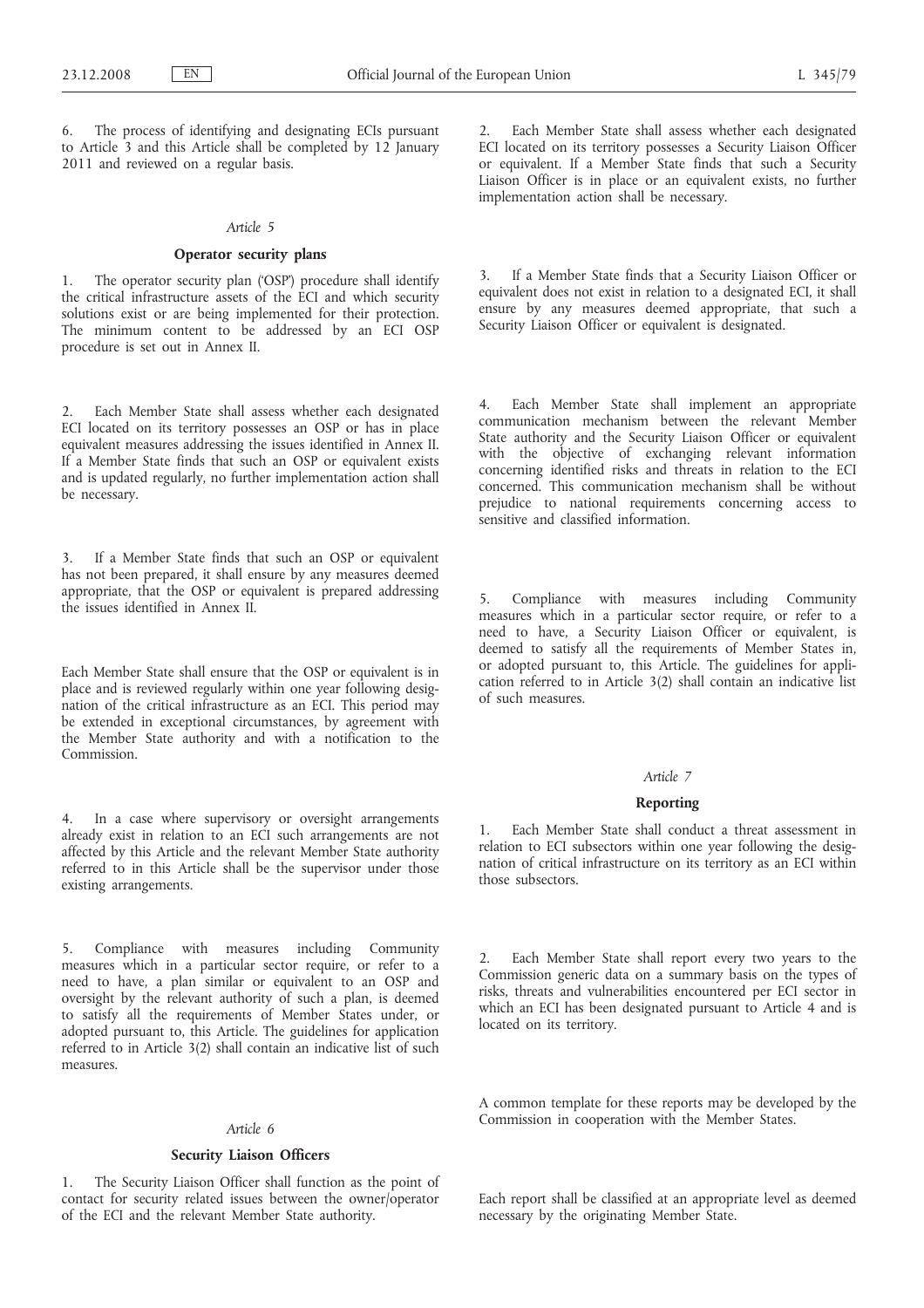Based on the reports referred to in paragraph 2, the Commission and the Member States shall assess on a sectoral basis whether further protection measures at Community level should be considered for ECIs. This process shall be undertaken in conjunction with the review of this Directive as laid down in Article 11.

4. Common methodological guidelines for carrying out risk analyses in respect of ECIs may be developed by the Commission in cooperation with the Member States. The use of such guidelines shall be optional for the Member States.

# *Article 8*

## **Commission support for ECIs**

The Commission shall support, through the relevant Member State authority, the owners/operators of designated ECIs by providing access to available best practices and methodologies as well as support training and the exchange of information on new technical developments related to critical infrastructure protection.

#### *Article 9*

## **Sensitive European critical infrastructure protection-related information**

1. Any person handling classified information pursuant to this Directive on behalf of a Member State or the Commission shall have an appropriate level of security vetting.

Member States, the Commission and relevant supervisory bodies shall ensure that sensitive European critical infrastructure protection-related information submitted to the Member States or to the Commission is not used for any purpose other than the protection of critical infrastructures.

2. This Article shall also apply to non-written information exchanged during meetings at which sensitive subjects are discussed.

## *Article 10*

### **European critical infrastructure protection contact points**

1. Each Member State shall appoint a European critical infrastructure protection contact point ('ECIP contact point').

ECIP contact points shall coordinate European critical infrastructure protection issues within the Member State, with other Member States and with the Commission. The appointment of an ECIP contact point does not preclude other authorities in a Member State from being involved in European critical infrastructure protection issues.

#### *Article 11*

## **Review**

A review of this Directive shall begin on 12 January 2012.

#### *Article 12*

## **Implementation**

Member States shall take the necessary measures to comply with this Directive by 12 January 2011. They shall forthwith inform the Commission thereof and communicate the text of those measures and their correlation with this Directive.

When they are adopted by Member States, these measures shall contain a reference to this Directive or shall be accompanied by such reference on the occasion of their official publication. The methods of making such reference shall be laid down by Member States.

#### *Article 13*

#### **Entry into force**

This Directive shall enter into force on the 20th day following its publication in the *Official Journal of the European Union*.

### *Article 14*

### **Addressees**

This Directive is addressed to the Member States.

Done at Brussels, 8 December 2008.

*For the Council The President* B. KOUCHNER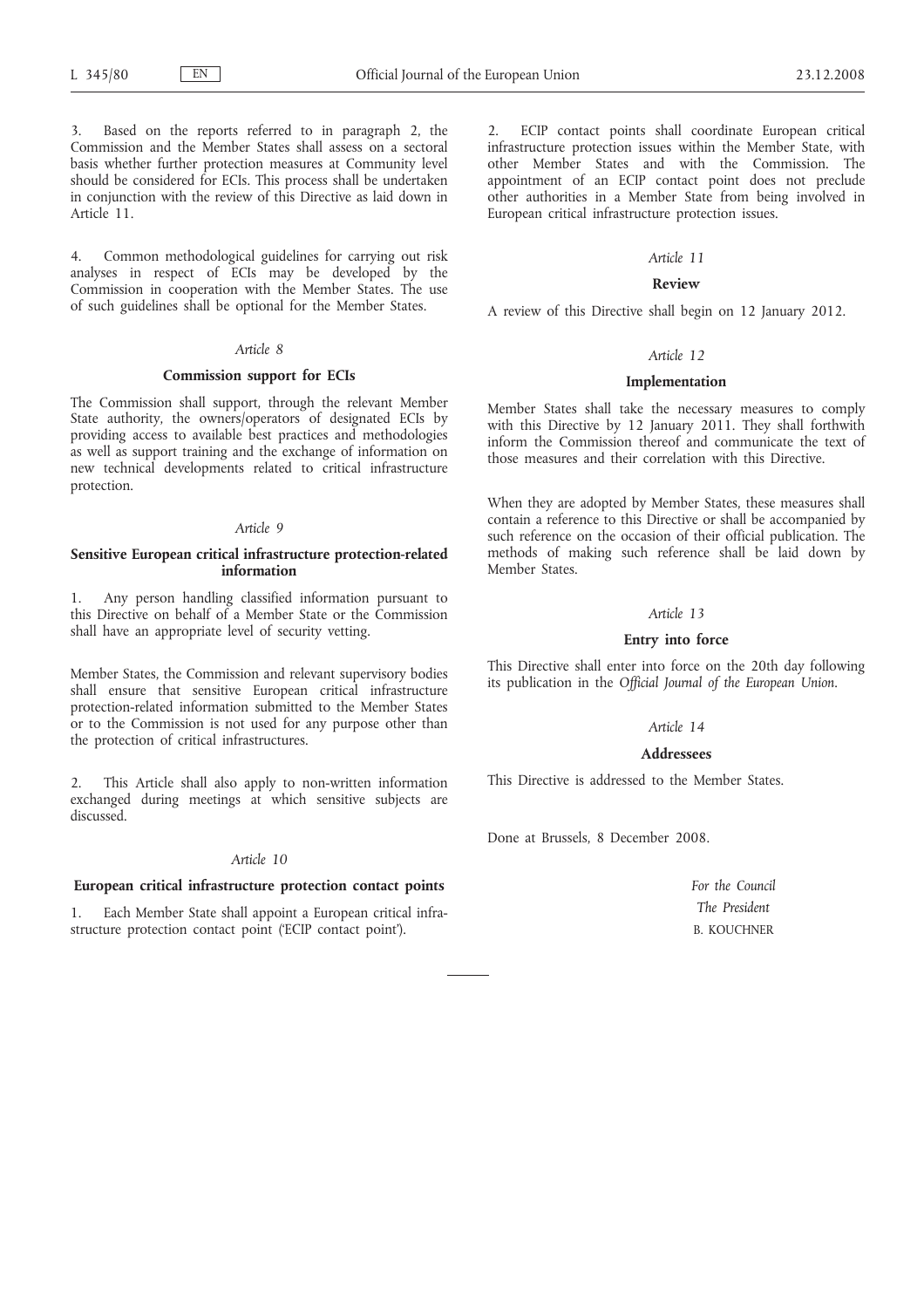# *ANNEX I*

### **List of ECI sectors**

| Sector       | Subsector                                 |                                                                                                                   |
|--------------|-------------------------------------------|-------------------------------------------------------------------------------------------------------------------|
| I Energy     | 1. Electricity                            | Infrastructures and facilities for generation and transmission of<br>electricity in respect of supply electricity |
|              | 2. Oil                                    | Oil production, refining, treatment, storage and transmission by<br>pipelines                                     |
|              | 3. Gas                                    | Gas production, refining, treatment, storage and transmission by<br>pipelines                                     |
|              |                                           | LNG terminals                                                                                                     |
| II Transport | 4. Road transport                         |                                                                                                                   |
|              | 5. Rail transport                         |                                                                                                                   |
|              | 6. Air transport                          |                                                                                                                   |
|              | 7. Inland waterways transport             |                                                                                                                   |
|              | 8. Ocean and short-sea shipping and ports |                                                                                                                   |

The identification by the Member States of critical infrastructures which may be designated as ECIs is undertaken pursuant to Article 3. Therefore the list of ECI sectors in itself does not generate a generic obligation to designate an ECI in each sector.

### *ANNEX II*

# **ECI OSP PROCEDURE**

The OSP will identify critical infrastructure assets and which security solutions exist or are being implemented for their protection. The ECI OSP procedure will cover at least:

- 1. identification of important assets;
- 2. conducting a risk analysis based on major threat scenarios, vulnerability of each asset, and potential impact; and
- 3. identification, selection and prioritisation of counter-measures and procedures with a distinction between:
	- permanent security measures, which identify indispensable security investments and means which are relevant to be employed at all times. This heading will include information concerning general measures such as technical measures (including installation of detection, access control, protection and prevention means); organisational measures (including procedures for alerts and crisis management); control and verification measures; communication; awareness raising and training; and security of information systems,
	- graduated security measures, which can be activated according to varying risk and threat levels.